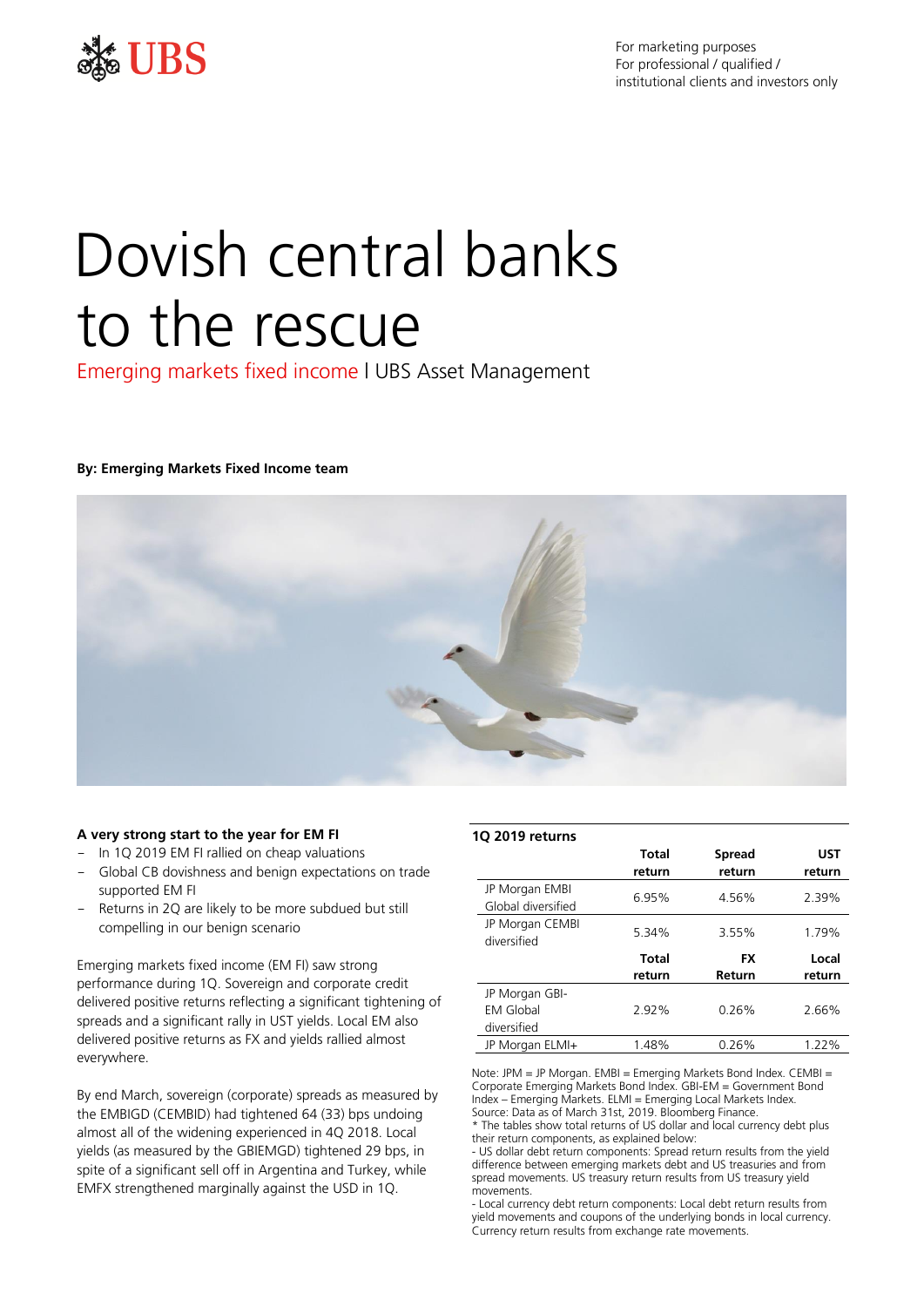#### **Dovish global monetary policies helped**

During 1Q the FED made a 180º turn on its communicated intentions to continue normalizing monetary conditions. Such change was driven in part by the market reaction to the December 19, 2018 hike and the tightening of financial conditions that ensued, but also to early signs that US economic activity was softening. On March 20th the FED opted to not hike rates, lowered its own expectations of future rate hikes to one hike in 2020, and announced it was reducing quantitative tightening in May and ending it altogether in September. As the quarter progressed, markets stopped pricing hikes in 2019. Furthermore, the UST yield curve inverted, bringing back fears that a recession was near.

The ECB, which had not hiked rates in December 2018, announced it was ending QE, while expressing concerns about downside risks to growth. As economic activity softened further, on March 7th the ECB announced a comprehensive package of very accommodative financial policies, including a new wave of Targeted Longer-Term Refinancing Operations (TLTRO III), a change in rate guidance (no hikes until December 2019 from sometime in the summer earlier), and a new set of downbeat growth and inflation forecasts for 2019. Finally, the BOJ was consistent in keeping their very accommodative monetary stance throughout the first quarter, including keeping the yield curve control policy (nominal 10 yr. JGB yield target at 0%, and monetary policy rate at -0.1%) and QE target unchanged (at ¥80 trillion a year).



Source: Macrobond, UBS Asset Management. As of March 31st, 2019

## **Lower global growth and policy uncertainty had a negative impact later in the quarter**

Economic data continued to soften as the first quarter advanced with some indicators taking a turn for the worse as 1Q came to an end. Softer economic activity figures overwhelmed the positive impact of easier monetary conditions and bouts of risk aversion ensued as markets grew increasingly fearful that the probability of a recession was growing.



**European PMI: Still declining faster than in the US**

Source: Macrobond, UBS Asset Management. As of April 1st, 2019

The uncertainty surrounding Brexit and the trade deals between the US and China, and Europe contributed further to the negative sentiment. The heated discussions and uncertainties surrounding Brexit weighted on European assets and the Euro, which in turn affected risk taking globally. This is because a 'no deal' Brexit would have a detrimental impact on European growth, potentially shaving up to 1% from growth in 2019-20. Another source of uncertainty that weighted on Europe was the potential imposition of tariffs by the US on auto imports from Europe, on national security grounds under section 232 of the Trade Expansion Act. Trade negotiations between China and the US continued throughout 1Q with some progress, but no concrete announcements. The US imposed deadline for reaching an agreement was extended into April but further delays are likely.

#### **China stimulus starting to bite**

China's growth momentum weakened further in 1Q. Weaker sentiment affected domestic demand, while the distortion generated by the imposition of tariffs by the US affected exports. It was with this softer growth background that the National People's Congress (NPC) announced several counter cyclical financial policies aimed at supporting economic activity in 2019.

Firstly, the NPC set the 2019 growth target at 6-6.5% from 6.5% in 2018. Second, the NPC announced an expansionary fiscal stance worth around 1.8% of GDP (augmented fiscal deficit) according to our economists, including corporate tax cuts worth 2ppts of GDP, a 3ppts cut in manufacturing VAT and, a 3-4ppts cut in corporate social security contributions. Furthermore, local governments will see their bond issuance limit increased by RMB 800bn in 2019. Third, the NPC called for ensuring adequate and ample liquidity and lowering borrowing costs, which will most likely be achieved with a further cut in reserve requirements (~200 bps) to ensure credit growth of around 11-12% from 9.5% in 2018.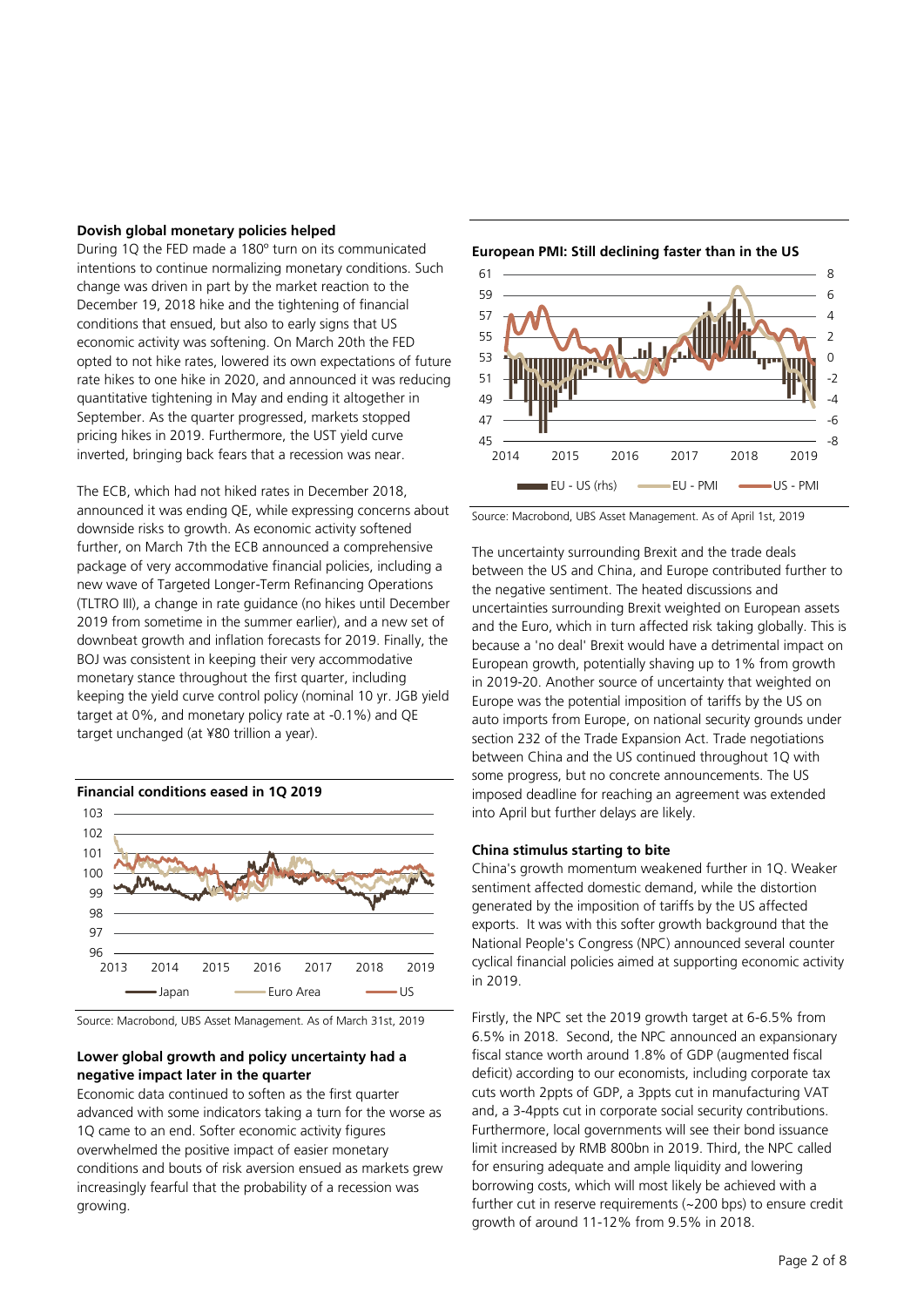These measures are substantial in magnitude (although smaller than the 2009-11 and 2015-16 stimulus) and could help stabilize and then boost growth in 2H provided that the trade impasse with the US is resolved in an amicable manner.



#### **Significant inflows into EM FI in 1Q**

It is usually the case that a soft backdrop in global monetary conditions increases the appeal of high yielding asset classes, including EM. Thus, the newly found DM central bank dovishness resulted in an EM FI inflow bonanza in 1Q. EM FI attracted a solid \$34.7 billion in 1Q. Sovereign and corporate credit saw inflows of \$27.4 billion while local (FX and rates) attracted \$7.3 billion.

Furthermore, issuance from sovereign and corporate names was lower than it is usually the case, while amortization and coupon payments were substantial. As a result, the technical backdrop - in credit in particular - was very supportive of the asset class in 1Q.



Source: JP Morgan, UBS Asset Management. As of March 27th, 2019

# **Politics continue to plague EM**

Argentina and Turkey were once again the main protagonists in an otherwise calmer quarter. Presidential elections in Nigeria and El Salvador proved to be uneventful. Local elections in Ecuador weakened President Moreno right after his government had agreed on an IMF program that includes tough fiscal commitments. The general elections in Thailand yielded no winners and will require alliances that could keep political uncertainty higher than normal for the next few weeks.

# **2019 Election Calendar**

| <b>Date</b>   | Presidential                                     | Parliamentary                                                           | Local       |
|---------------|--------------------------------------------------|-------------------------------------------------------------------------|-------------|
| Apr-19        | Indonesia,<br>Ukraine<br>(runoff)                | Indonesia,<br>Israel                                                    |             |
| May-19        | Panama,<br>Lithuania                             | India,<br>Philippines,<br>South Africa,<br>Panama                       | Philippines |
| Jun-19        | Guatemala,<br>Latvia                             | Guatemala                                                               |             |
| Jul-19        |                                                  |                                                                         |             |
| Aug-19        |                                                  |                                                                         |             |
| Sep-19        |                                                  |                                                                         |             |
| Oct-19        | Argentina,<br>Uruguay,<br>Bolivia,<br>Mozambique | Greece.<br>Ukraine,<br>Argentina,<br>Uruguay,<br>Bolivia,<br>Mozambique | Argentina   |
| <b>Nov-19</b> | <b>Tunisia</b>                                   | Israel, Poland,<br><b>Tunisia</b>                                       |             |
| Dec-19        | Romania                                          |                                                                         |             |

Source: UBS Asset Management, Eurasia, Wikipedia.

Note: Sub-Saharan Africa, Asia, Europe, Middle-East & North Africa, Latin America

Argentina's asset prices had very mixed behaviors in 1Q. Credit spreads, rates and FX rallied in January together with the rest of EM, only to sell off in February and March reflecting the significant drop in economic activity and its highly negative consequences on the popularity of the reformist government ahead of elections in October. In 1Q, Argentina USD denominated bonds returned 6.9% but local debt returned - 10.5% as FX weakened 13.2% in March. The October election will continue to drive market volatility in Argentina as the outcome remains binary: Either the current administration wins and continues with the adjustment program or the opposition wins and all bets are off.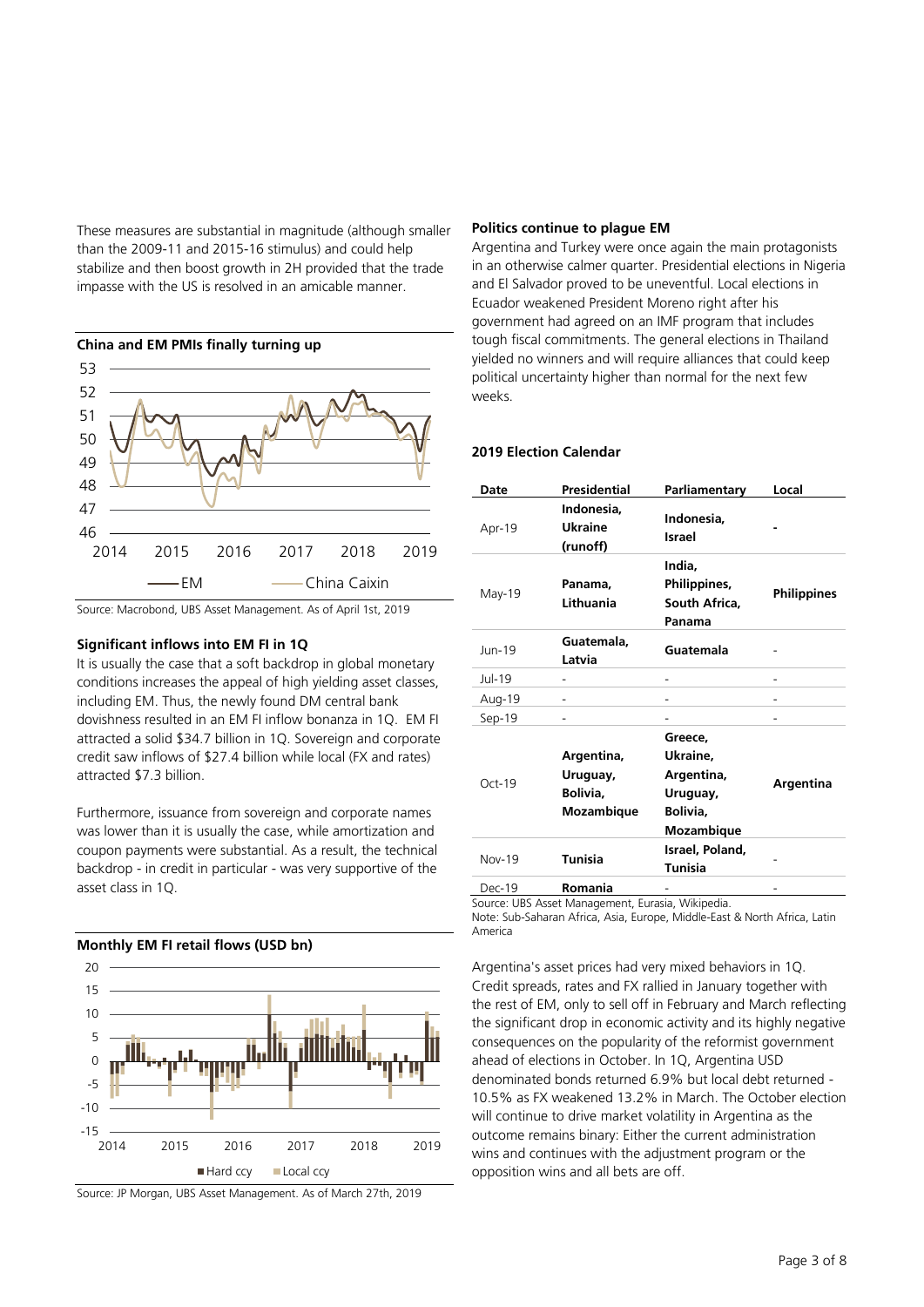Turkey's asset prices were also impacted by the local elections on 30 March. Markets grew increasingly nervous about the potential election outcomes, while locals dollarized their portfolios further. As a result, the currency came under severe pressure ahead of the elections, forcing the central bank to take counter measures that lifted interbank rates as high as 1,200%. In the event, the AKP lost the mayoral race in Ankara and several Mediterranean cities and, at the time of writing, is behind the opposition candidate by a small margin in Istanbul. However, overall, the governing AKP party and their allies retained 51.5% of the popular vote, down 2ppts points from the 2018 election.

In contrast, markets remained calm ahead of the presidential elections in the Ukraine on March 31st. This was because it was expected that there were not going to be any winners in the first round and that pro-west and pro-IMF program candidates were going to make it to the second round on April 21st. In the event incumbent president Poroshenko and outsider candidate Zelenskiy made it to the runoff. The real test will come in October when a new parliament (Rada) will be elected.

# **Global dovishness helps EM valuations**

EM FI asset prices rallied on DM central bank dovishness and on positive expectations on the resolution to the current world trade issues and China stimulus. If all of the above come to fruition, EM will benefit from the implied positive dynamics of a recovery in global growth and trade together with higher commodity prices.

In spite of the great rally in credit spreads during the 1Q, we believe there are still some idiosyncratic opportunities in credit. However we believe that most of the excess returns in 2Q will come from carry rather than from price appreciation. We also highlight that corporate spreads may offer interesting opportunities in 2Q as they lagged sovereign spreads so far this year.

With very few exceptions (Argentina, Brazil, South Africa and Turkey) EM rates rallied across the board in 1Q, following the dovish global monetary stance and the significant rally in DM rates. There may be opportunities in the countries that lagged the rally because of idiosyncratic issues but generally speaking rates are at or close to fair value. Were DM rates to sell off on better economic data and/or resolution of uncertainties, EM rates could follow, detracting from performance in 2Q.

The performance of EM FX in 1Q was mixed and driven by idiosyncratic factors amidst a lack of sponsorship from the USD, which strengthened vs the Euro and on a trade weighted basis. EM FX is unlikely to rally significantly unless global risk appetite recovers and USD depreciates. If we are right and most of the current uncertainties are resolved in 2Q, then we expect FX to perform better but with high volatility driven by

high event risk in DM and EM. If the situation in Argentina, Brazil, Turkey and South Africa improves, we could see significant rallies in their currencies in 2Q.

## **It is too cold in the world now**

We started the year with a constructive stance based on cheap valuations across the board and a not-too-cold-not-too-hot baseline scenario when it comes to the global economy.

Our optimistic views were based on the following main pillars:

- 1. Trade wars subside
- 2. DM growth stabilizes
- 3. Commodity prices recover and stabilize

So far only the third condition has been satisfied, while we remain in wait and see mode on the first condition, and have gone in the opposite direction on the second condition.

Regarding the first condition, we still believe that there are enough incentives for both the US and China to reach an agreement given the macroeconomic and financial costs that both parties may endure in the case of an escalation. However, we also acknowledge that negotiations are likely to be tough and that further delays are possible.

Regarding the second condition, US growth slowed down as expected but European growth slowed down a lot faster than expected. European growth was affected mainly by China's slowdown but also by poor generalized sentiment, in part driven by ongoing discussions about Brexit. This growth dynamic has had a negative impact on the Euro, limiting the expected strengthening versus the USD in 1Q. A benign resolution to Brexit (soft Brexit) could change the Euro dynamic in 2Q, thus benefit EM FX.

Given the more recent global dynamics and DM central bank actions in 1Q, we now believe the FED, ECB and BOJ will not hike rates and/or tighten policies at least until 4Q. We also believe that duration management will be of more relevance after the recent rally in DM rates. This is because in a scenario in which  $(1) - (3)$  come to fruition; expectations of higher global growth in 2H will likely push rates higher.

The main risk to the above scenario continues to be a negative outcome to the China-US trade negotiations. This is because, as observed during the past few quarters, protectionism is likely to have a detrimental impact on global growth and trade. In this downward scenario, EM asset prices could fall further.

Finally, valuations in credit are no longer as compelling as was the case in 4Q 2018 as the rally has largely priced in a benign resolution of the ongoing trade conflicts. EM rates have already rallied quite substantially almost everywhere and could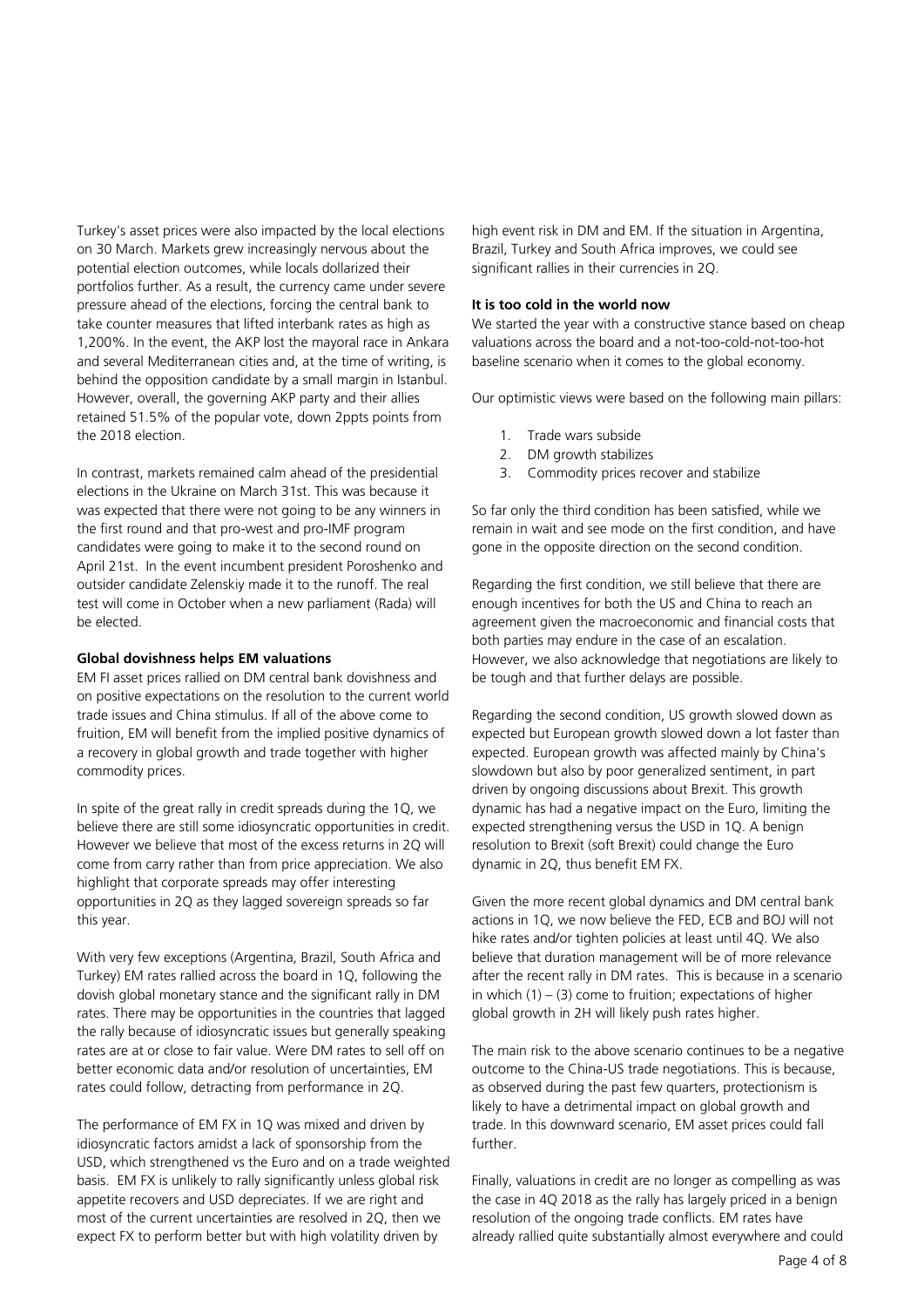get negatively impacted if DM rates sell off. EM FX is unlikely to strengthen as an asset class until risk appetite improves and USD weakens. **(Federico Kaune)**.

#### **Sovereign debt: What next after a strong start**

Sovereign credit posted an impressive 6.95% return in 1Q (measured as JP Morgan EMBI Global Diversified), although most of the performance (4.4%) was added in January. February and March contributed as well, but increasing uncertainty and declining UST yields played a more prominent role than spread tightening. 10y UST yields declined by around 28bp while spreads tightened by 64bp in 1Q.

After a difficult close to 2018, investor's sentiment improved strongly in 2019. First, concerns that the FED was going to continue hiking rates subsided after Governor Powell's dovish statement and no hike in January. Second, optimism increased around key US-China trade talks in January although since then, progress has been limited and optimism is fading. Third, the overall more positive market tone boosted commodities, with oil prices up over 30% in 1Q, supporting the performance of commodity-exporting nations.

Flows into USD denominated debt (sovereign and corporate credit) were robust reaching over \$27.4 billion, the strongest start into a year ever. Sovereign primary market remained healthy at \$52.4 billion pricing in 1Q.

During 1Q, Africa posted the highest returns at around 9.6%, followed by Latin America (8.5%), Middle East (6.8%) and Asia (5.8%). Eastern Europe returned only 4.2%, limited by a slowing EU economy, ongoing concerns on additional sanctions (Russia) as well as idiosyncratic developments (Turkey).

Nearly all countries contributed positively to performance. Only Mozambique (-8% due to the unaddressed economic weaknesses and mounting debt burden) and Turkey (-0.8% mainly triggered by economic and political volatility towards the end of 1Q) detracted from performance. Venezuela drove performance due to a glimmer of hope of political changes initiated by the opposition of the President of the National Assembly Juan Guaido against Maduro. With that, Venezuela posted an impressive 30% return in 1Q. Ecuador profited from a newly released IMF program and performed at 15.3%. Strong performance also came from African countries supported by stable metal prices (zinc, copper, iron ore) as well as oil-/gas prices. In that context, Kenya (+14.5%), Nigeria (+14.4%) and Angola (+13.5%) profited most.

At around 350bp for the EMBIGD, sovereign spreads seem to offer fair value and still attractive carry for a low yielding global environment. However, a further spread tightening would require more clarity on some of the existing uncertainties: US-China trade, global monetary policy, global – and in particular China – growth rates. In this context, we expect a range-trading in USD sovereign debt, favoring a carry strategy in 2Q. Spread widening to around 400bp should trigger an increase in risk exposure. **(Uta Fehm)**.

# **Sovereign debt: 1Q completely eliminated the negative performance**

(Rebalanced to 100 as of March 31st, 2018)



Source: JP Morgan monitor, March 31st, 2019

# **Corporate debt: Valuations tighten as tailwinds ease**

EM corporate credit provided robust 1Q returns of 5.34% (measured as JP Morgan CEMBI Diversified) providing positive returns in each month. Corporate credit spreads tightened by 40bp this quarter providing 3.55% of the 5.34% quarterly return backed by spread tightening from both high grade and high yield, while the US interest rate rally contributed 1.73% to the quarterly return.

Corporate bonds in Zambia (12.03%), Ukraine (10.21%), Indonesia (8.67%), Macau (8.24%), and Ghana (8.03%) provided the largest positive returns while the largest underperformers stemmed from Jamaica (-10.54%), Kazakhstan (1.74%), Turkey (1.79%), Jordan (1.81%), and Bahrain (2.35%).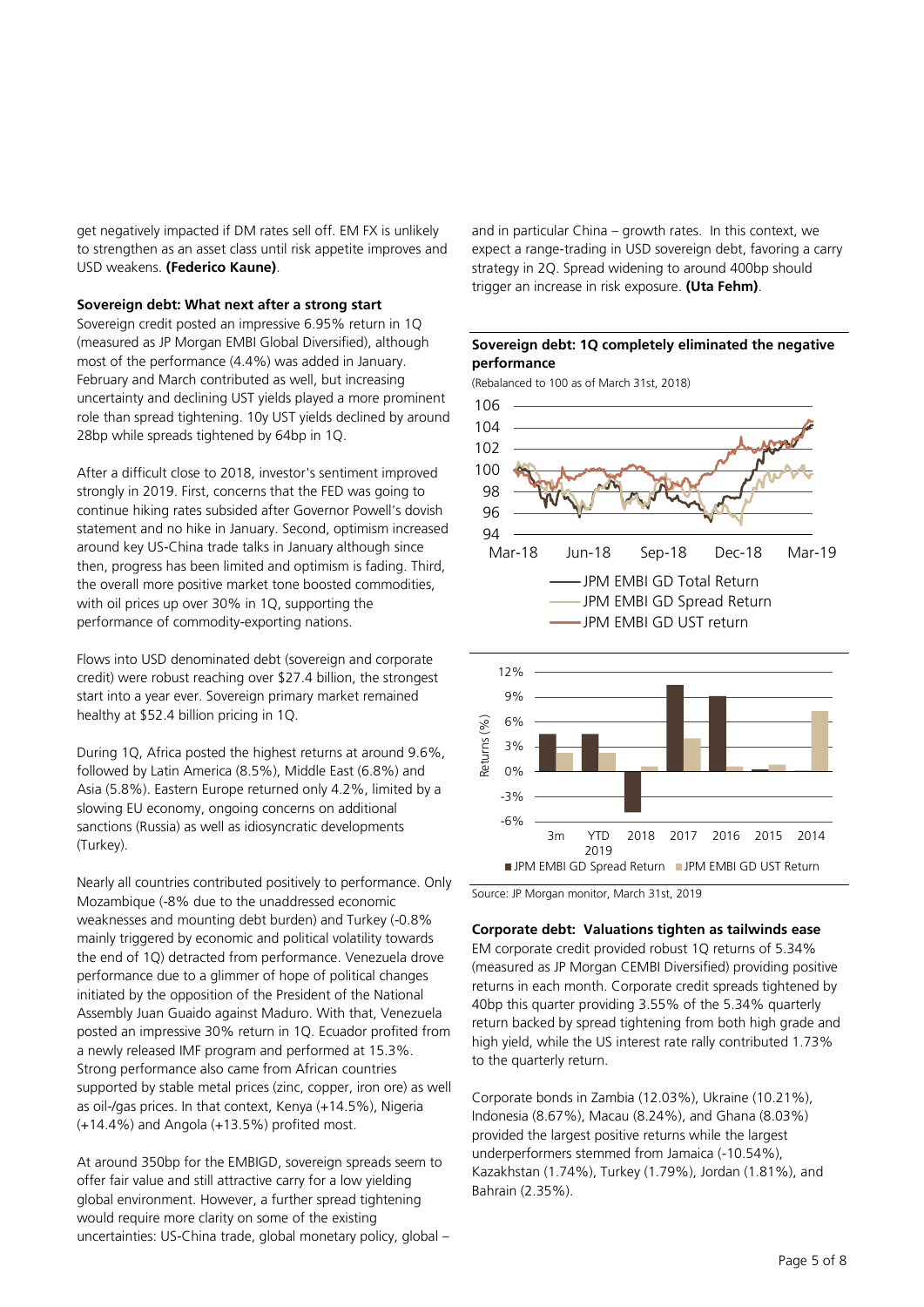From a sector perspective, real estate (8.58%), consumer (6.59%), and metals & mining (6.57%) provided the largest positive returns while the undeforming sectors were financial (3.84%), telecoms (4.79%), and diversified (5.07%).

After multiple rounds of market volatility last year, EM corporate credit began the year with very attractive valuations. This coupled with a switch in US Federal Reserve Policy (from hawkish to dovish) and increased optimism on trade negotiations between China and the US helped fuel the rally to start 2019. Similar to sovereign debt, during 1Q all regions provided positive total returns. The largest outperformers in total return were from Africa and Asia with Europe lagging in both total return and spread return. Corporate fundamentals continue to improve as reflected in lower leverage and earnings growth in most sectors and regions.

On the supply side, corporate issuers in Asia took advantage of the positive market sentiment and were able to relieve some of the funding pressure that has led to concerns in previous years. For the rest of 2019 we expect net corporate issuance to be negative (new issuance less coupons and amortizations) and continue to be driven by refinancing over capex and M&A. The largest variables in the supply outlook continue to be issuance from China and the Middle-East.

Value can be found in deleveraging high yield issuers, investment grade credit that has lagged the US Treasury rally, as well as new issuance. On the other hand, caution is warranted in Turkey where we expect to see continued volatility, economic slowdown, and stress on financial institutions and domestic oriented businesses.

In China, the caution in 2018 due to a slowdown in economic activity and high leverage metrics now are benefiting from market access, stimulus, and policies measures direct toward the domestic market. Chinese real estate has benefited greatly from this uplift, but given current levels we see limited upside. Further, we keep our positive stance toward systemically important state-owned enterprises in China.

Risk appetite in emerging markets credit continues to be driven by headlines. We continue to monitor trade negotiations between the US and China, Mexico's inconsistent messages to the market, Argentina's political uncertainty in an election year, additional sanctions on Russia and political headlines in Turkey. **(David Michael)**





(The z-spread – also known as the zero-volatility spread or the static spread – measures the spread over the benchmark zero coupon swap curve)

Source: JP Morgan monitor, March 31st, 2019

#### **Local debt: heavy lift**

EM local debt (measured by JP Morgan GBI-EM Global Diversified index) showed a 2.92% return in 1Q following a difficult 2018. The positive performance in 1Q was highly uneven, and the mirror image of the performance in Q4: Argentina and Turkey once again underperformed on rising political risk and incomplete macro adjustment.

Commodity-driven currencies shined with Chile, Colombia, Indonesia, Mexico, Peru and Russia performing well. Volatility has remained high, but without the series of large global draw-downs of 2018. The positive performance in local markets, concentrated in January, was helped by the recovery in DM equities and credit, while the rally in UST in March benefited local rates, but not currencies.

The outlook for 2Q depends on the interplay between the supportive global factors (with tail risks), and persistent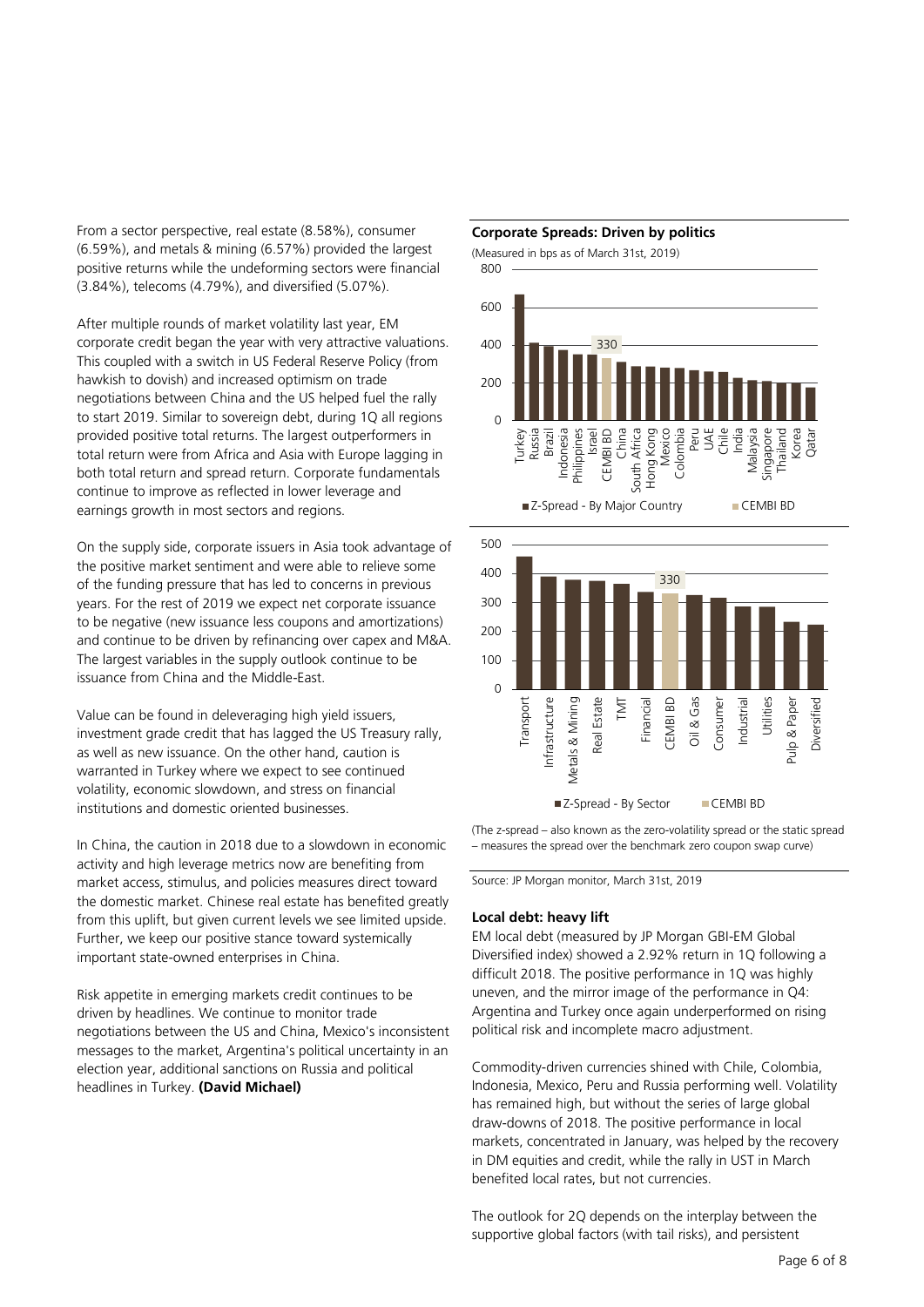political noise and/or fundamental imbalances in virtually all major EM countries. We expect the Fed to stay put this year and the US/European growth to rebalance, leading to bottoming out of UST yields and weaker USD. This environment warrants a positive, but cautious bias, in EM currencies and higher-yield rates for 2Q. Significant global tail risks remain largely related to further growth slowdown in China, Europe or the US.

In Latin America, we find Mexico at risk on fiscal/monetary policy as well as trade uncertainty (the USMCA trade agreement yet to be ratified in Congress). The Brazilian assets have disappointed as the Bolsonaro administration relationship with Congress has deteriorated ahead of the needed fiscal reforms. We expect the administration to compromise and keep the legislative agenda in place. In Argentina, Macri's popularity is falling as the economy deteriorates and the presidential elections loom in October. Commodity-linked Peruvian and Chilean markets have performed well, and are poised to do well if commodities continue to rally.

In EMEA, Turkey remains the key market to watch. Following the collapse of the Turkish Lira last August, the government allowed higher interest rates and seems willing to tolerate lower growth. However, fiscal spending has increased ahead of the local elections at the end of March. Performance of Turkish bonds hinges on the government's ability to switch to prudent policies in the aftermath of the elections and avoid tensions with the US.

In South Africa, the economy remains weak and struggling SOEs are a continuing drag on fiscal resources, but the key driver for 2Q will be Parliamentary elections on 8 May, where we expect President Ramaphosa to consolidate his mandate. The conclusion of the Mueller investigation reduces the urgency for the US Congress to impose additional sanctions on Russia. However, the sanction risk remains due to US-Russia tensions in geopolitical hot spots, and ruble valuations are not particularly attractive.

Central Europe has been enjoying high growth rates and some insulation from boarder EM weakness, despite the slowdown in the Eurozone. Tight labor markets, low policy rates and domestic-demand driven growth is a recipe for higher inflation and higher bond yields. With a weak starting point in the EUR, the regional currencies are at attractive levels, in our view, but will largely depend on the sentiment toward the EUR and the outlook for Brexit. CE3 interest rates have rallied in tandem with the D3 rates, and bonds look expensive to fundamentals. Following a period of volatility in 2018, APAC currencies have been range-bound after the CNY stopped depreciating.

However, the continuing trade negotiations have affected sentiment, while valuations are not particularly attractive. That said, there appears to be pockets of value in high-yielders such as Indonesia, and the APAC currency block would greatly benefit from a potential settlement between China and the US on trade. General elections in April could lead to volatility in India, while a re-election of Indonesia president and policy continuity is likely.

The main risks to the outlook are stemming from weak global growth and a flaring up of political risk in EM. **(Igor Arsenin)**.

**Currency returns: more sensitive to economic and political shocks** (rebalanced to 100 as of March 31st, 2018) (The graphs below show the total return of JP Morgan GBI-EM Global Diversified and its components, local debt return with FX hedged into USD and currency returns. Local debt return results from yield movements and

coupons of the underlying bonds in local currency. Currency return results



Source: JP Morgan monitor, March 31st, 2019